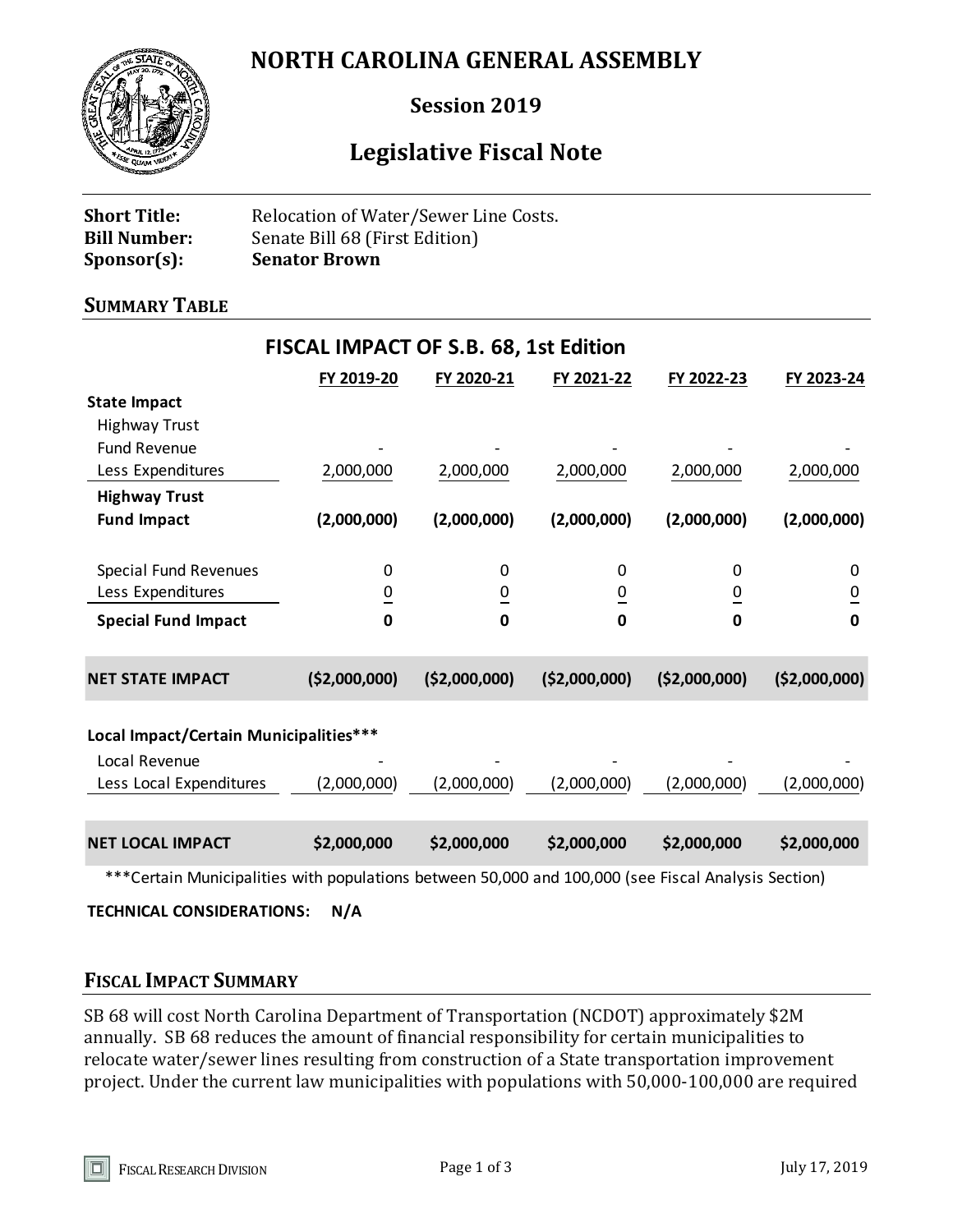to pay 100% of the cost to relocate these utility lines. SB 68 would require NCDOT to participate in 50% of the relocation costs for these municipalities resulting in approximately \$2M annually.

## **FISCAL ANALYSIS**

The additional cost to NCDOT relates to new cost-sharing with certain municipalities which had previously been responsible for 100% of the cost for relocation of water and sewer lines. The chart below shows the breakout of municipalities by population and the current and proposed financial responsibility broken out by municipalities and NCDOT and the one proposed change related to those municipalities between populations of 50,000 and 100,000. The estimated additional costs to NCDOT would be approximately \$2M annually, based upon four complete years of data and one partial year.

|                       |                               |                 | Additional<br><b>NCDOT</b> |
|-----------------------|-------------------------------|-----------------|----------------------------|
| Municipalities        | <b>Current Law</b>            | SB 68           | Cost                       |
|                       | \$0 paid by                   |                 |                            |
| $<$ 10,000 Population | Municipalities                | No Change       |                            |
| Greater Than 10,000 - |                               |                 |                            |
| Less Than 25,000      | 25% of cost paid by           |                 |                            |
| Population            | Municipality                  | No Change       |                            |
| 25,000 - Less Than    | 50% of cost paid by           |                 |                            |
| 50,000 Population     | Municipality                  | No Change       |                            |
| 50,000 - Less Than    | 100% of Cost paid by          | DOT would cost- |                            |
| 100,000 Population    | Municipalities                | share at 50%    | \$2M/year                  |
| 100,000 or Greater in | 100% of Cost paid by          |                 |                            |
| Population            | Municipalities                | No Change       |                            |
|                       | Projected Total Cost of SB 68 |                 | \$2M/year                  |

#### **TECHNICAL CONSIDERATIONS**

 $N/A$ .

## **DATA SOURCES**

NORTH CAROLINA DEPARTMENT OF TRANSPORTATION

#### **LEGISLATIVE FISCAL NOTE – PURPOSE AND LIMITATIONS**

This document is an official fiscal analysis prepared pursuant to Chapter 120 of the General Statutes and rules adopted by the Senate and House of Representatives. The estimates in this analysis are based on the data, assumptions, and methodology described in the Fiscal Analysis section of this document. This document only addresses sections of the bill that have projected direct fiscal impacts on State or local governments and does not address sections that have no projected fiscal impacts.